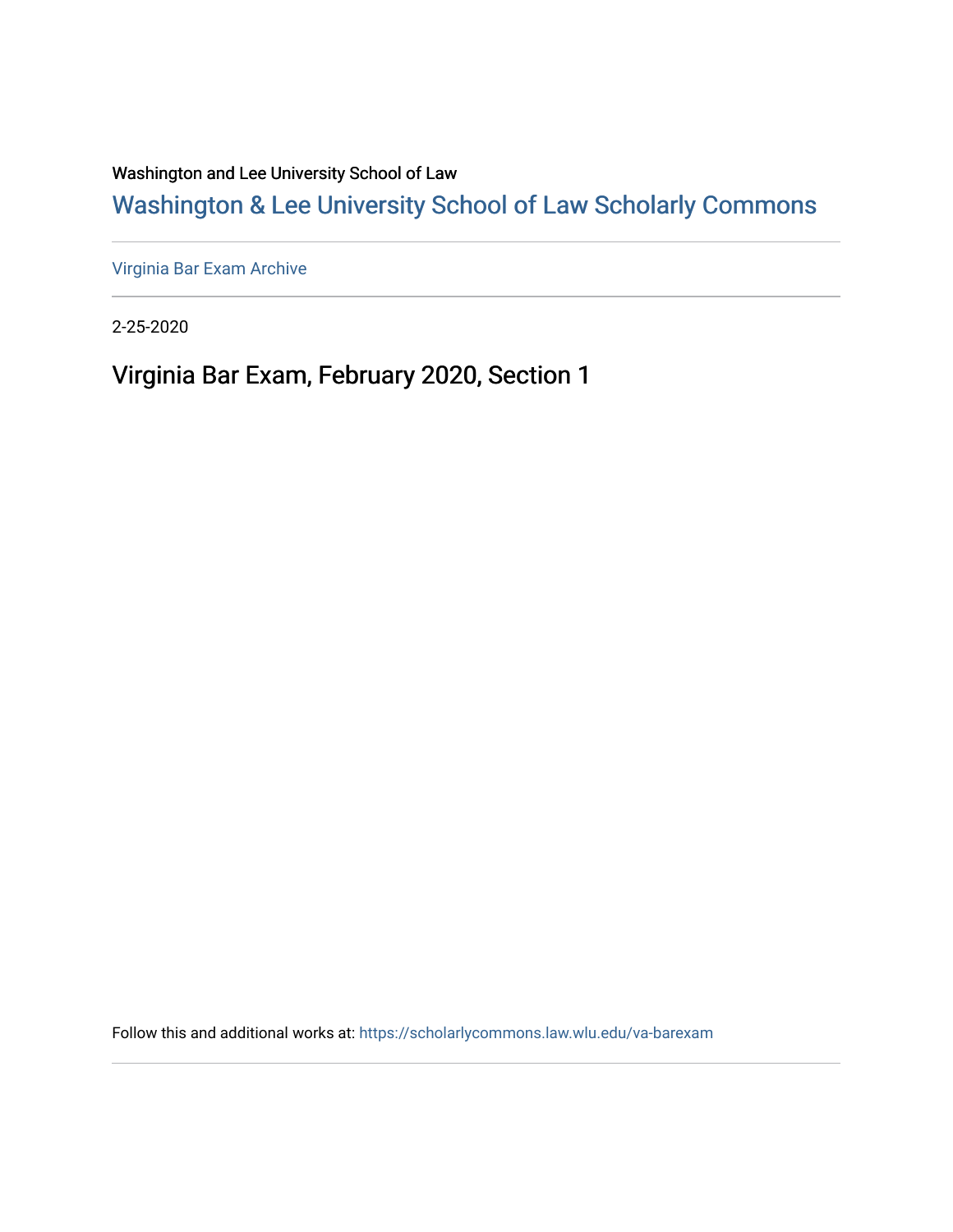#### VIRGINIA BOARD OF BAR EXAMINERS Norfolk, Virginia - February 25, 2020

### **WHITE BOOKLET** - Write your answer to Question 1 in the WHITE Answer Booklet 1

**1.** While on routine traffic patrol in Norfolk, Virginia, Officer Jones noticed a car plastered with bumper stickers depicting the emblems of several bands. Jones believed that fans of these particular bands were often drug users. Hoping for a reason to stop the car, he followed it for about five minutes through heavy traffic. When the car made an illegal left turn in the middle of Main Street without signaling, Jones activated the blue lights on his police cruiser and the car pulled to the side of the road.

As Jones approached the car, he noticed that the driver, who was the sole occupant, appeared to be nervous and twitchy. The driver identified himself as Ron and handed Jones his driver's license. When Jones asked for the vehicle registration, Ron shifted his position to block Jones's view of the glove compartment, fumbled around, pulled out the registration card, handed it to Jones, and locked the glove compartment with a key. While Jones was verifying Ron's identification and the vehicle registration through the police department's computer system, he noticed that Ron continued to appear nervous, he was sweating profusely and glancing furtively at the glove compartment. Jones returned and asked Ron why the vehicle was registered to Billy Morris, a Richmond resident. Ron said that he was driving the car across the country for his friend Billy. Jones then asked Ron if he could search the vehicle, to which Ron replied, "It's not my car, but, yeah, I guess it's OK."

Jones asked Ron to step out of the vehicle and searched the car. The car was cluttered with junk food wrappers and empty coffee cups, completely filling the area between the floorboard and the dashboard on the passenger's side. Rummaging through the trash, Jones found near the bottom of the pile a small clear plastic bag containing a white powder, which he believed from its appearance and his experience to be cocaine. Jones then took the car key and unlocked the glove compartment, where he found a loaded pistol.

Jones asked Ron if the pistol and plastic bag belonged to him. Ron replied that he no longer wished to speak to him without the presence of an attorney. Jones then arrested Ron and confiscated the plastic bag and the pistol.

Subsequent analysis revealed Ron's DNA and fingerprints on the pistol. A lab analysis confirmed that the substance in the plastic bag was cocaine. The DNA and fingerprints of an unknown individual, not Ron's, were found on the plastic bag. Ron's criminal history showed a prior conviction for forging a public record, a crime punishable by a term of imprisonment of at least two years and a possible additional fine not exceeding \$100,000. The investigation also revealed that Ron's friend Billy had moved to California and had indeed asked Ron to drive the car out there for him.

Ron was charged with possession of cocaine and unlawful possession of a firearm by a convicted felon. Before the trial, Ron filed motions to suppress the pistol and the cocaine, arguing that the initial stop and the search of the car were unlawful.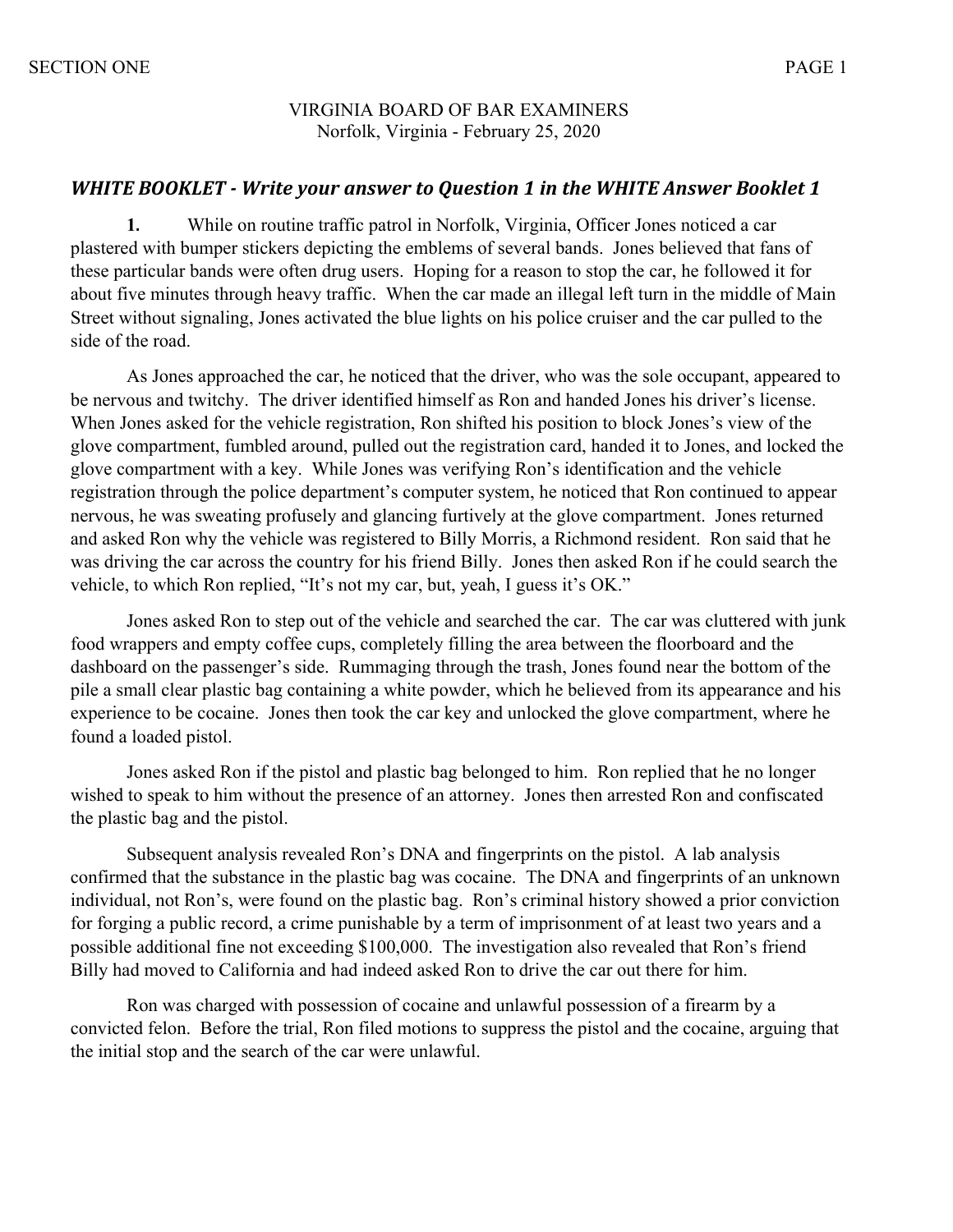- **(a) How should the Court rule on Ron's assertion that the initial stop was unlawful? Explain fully.**
- **(b) How should the Court rule on Ron's motion to suppress the cocaine and the pistol on the basis that the search of the car was unlawful? Explain fully.**
- **(c) At trial, is Ron likely to be convicted on the charge of possession of cocaine? Explain fully.**
- **(d) At trial, is Ron likely to be convicted on the charge of possession of a firearm by a convicted felon? Explain fully.**

\* \* \* \* \*

#### **BLUE BOOKLET** - Write your answer to Question 2 in the BLUE Answer Booklet 2

**2.** The members of the Fauquier County Board of Supervisors ("Board"), the governing body of Fauquier County, Virginia, voted at a public meeting to adopt as part of the County Code an ordinance regulating the towing of motor vehicles ("Ordinance"), which states in part:

> Every site to which trespassing vehicles are towed shall comply with the following requirement:

> A. Tow truck operators must tow each vehicle picked up in Fauquier County to a storage site located within the boundaries of Fauquier County….

 The Ordinance also contains requirements for safekeeping of vehicles and for minimum daily operating hours of storage sites for the protection and convenience of vehicle owners. The Ordinance is based on the following Virginia statute:

> The governing body of any county, city or town may by ordinance regulate the removal of trespassing vehicles from property by or at the direction of the owner, operator, lessee or authorized agent in charge of the property. In the event that a vehicle is towed from one locality and stored in or released from a location in another locality, the local ordinance, if any, from which the vehicle was towed shall apply.

In their public remarks, all Board members emphasized the importance of Fauquier County residents not being inconvenienced by non-local towing companies storing vehicles outside of the County.

Riley's Auto Towing Service ("Riley's"), which has its principal place of business in nearby Prince William County, Virginia, filed a Complaint in the Circuit Court of Fauquier County against the Board, challenging the validity of the Ordinance as beyond the Board's legal authority under the Dillon Rule and seeking a declaratory judgment.

Separately, the Board was sued in the Circuit Court of Fauquier County by a landowner, claiming that his farmland had been damaged and substantially diminished in value as a result of great quantities of water discharged over his farm by a storm sewer system used and maintained by the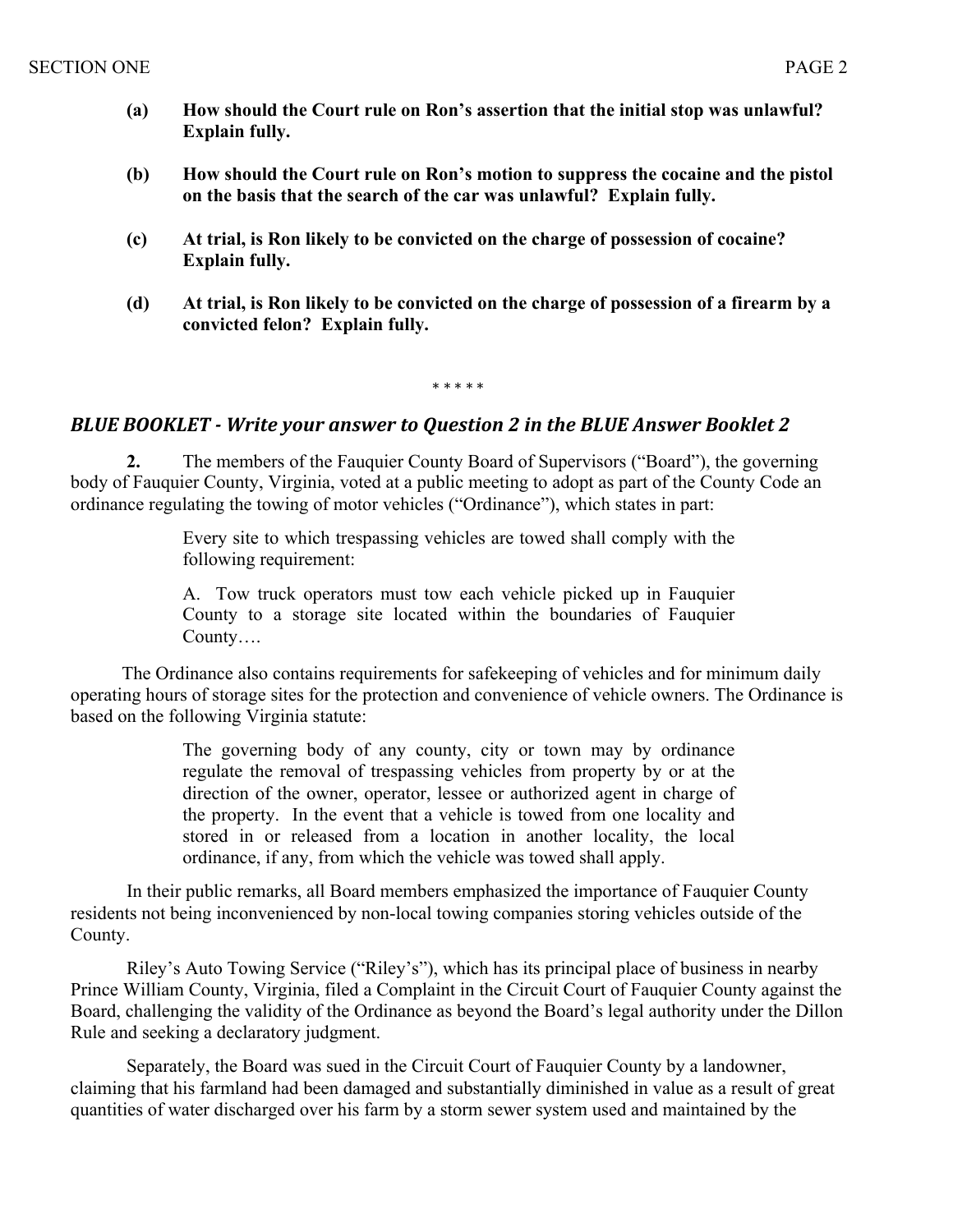County to support a new residential community on adjacent property. The landowner's lawsuit sought \$200,000 in money damages and is based upon Article 1 Section 11 of the Constitution of Virginia, which states, "[n]o private property shall be damaged or taken for public use without just compensation to the owner thereof." The Board, through its counsel, filed a demurrer on the ground that the County is a political subdivision of the Commonwealth and is, therefore, immune from tort liability.

On another occasion, the Board chairman signed a \$500,000 contract between the Board and a Colorado-based energy consulting firm to analyze the chairman's proposal for a zoning change to take effect in 2022, requiring all new planned residential communities in the County to include solar panels for each dwelling. In lieu of voting at a public meeting, all Board members signed and dated a written, unanimous consent to approve the consulting contract and to authorize the chairman to sign the contract on behalf of the Board. A resident of Fauquier County recently requested a copy of this consulting contract from the Office of the Board of Supervisors.

- **(a) What is the Dillon Rule and is Riley's action challenging the validity of the Ordinance and seeking a declaratory judgment likely to prevail? Explain fully.**
- **(b) How should the Circuit Court rule on the Board's demurrer to the landowner's Complaint? Explain fully.**
- **(c) Does the Board members' unanimous written consent, approving the \$500,000 consulting contract, constitute valid action by a local public body under Virginia law? Explain fully.**
- **(d) Is the resident of Fauquier County entitled under Virginia law to review and obtain a copy of the consulting contract from the Office of the Board of Supervisors? Explain fully.**

**\* \* \* \* \***

## *YELLOW BOOKLET* - *Write your answer to Question* 3 in the *YELLOW Answer Booklet* 3

**3.** Al Adams and Joe Jones, two licensed Virginia attorneys, formed a general partnership in 2014 for the practice of law in the City of Virginia Beach, Virginia. By 2017, the practice had grown beyond their expectations and they began to expand by hiring several associates and paralegals. In May 2017, they converted their general partnership to a professional limited liability partnership ("PLLP") and purchased an office building in Virginia Beach in the name of the PLLP to accommodate their growing practice.

Clara, a long-time client of Joe's, recently called on Joe to discuss two promissory notes from her son, Stanford, that Joe had prepared. Clara loved Stanford, her only child, but she had always explained to Joe that she wanted both notes in writing so that they could be sold if she ever needed cash.

The first note had been prepared by Joe in July 2016, when Clara loaned Stanford some money for repairs on a duplex he had purchased a few months earlier. This note follows: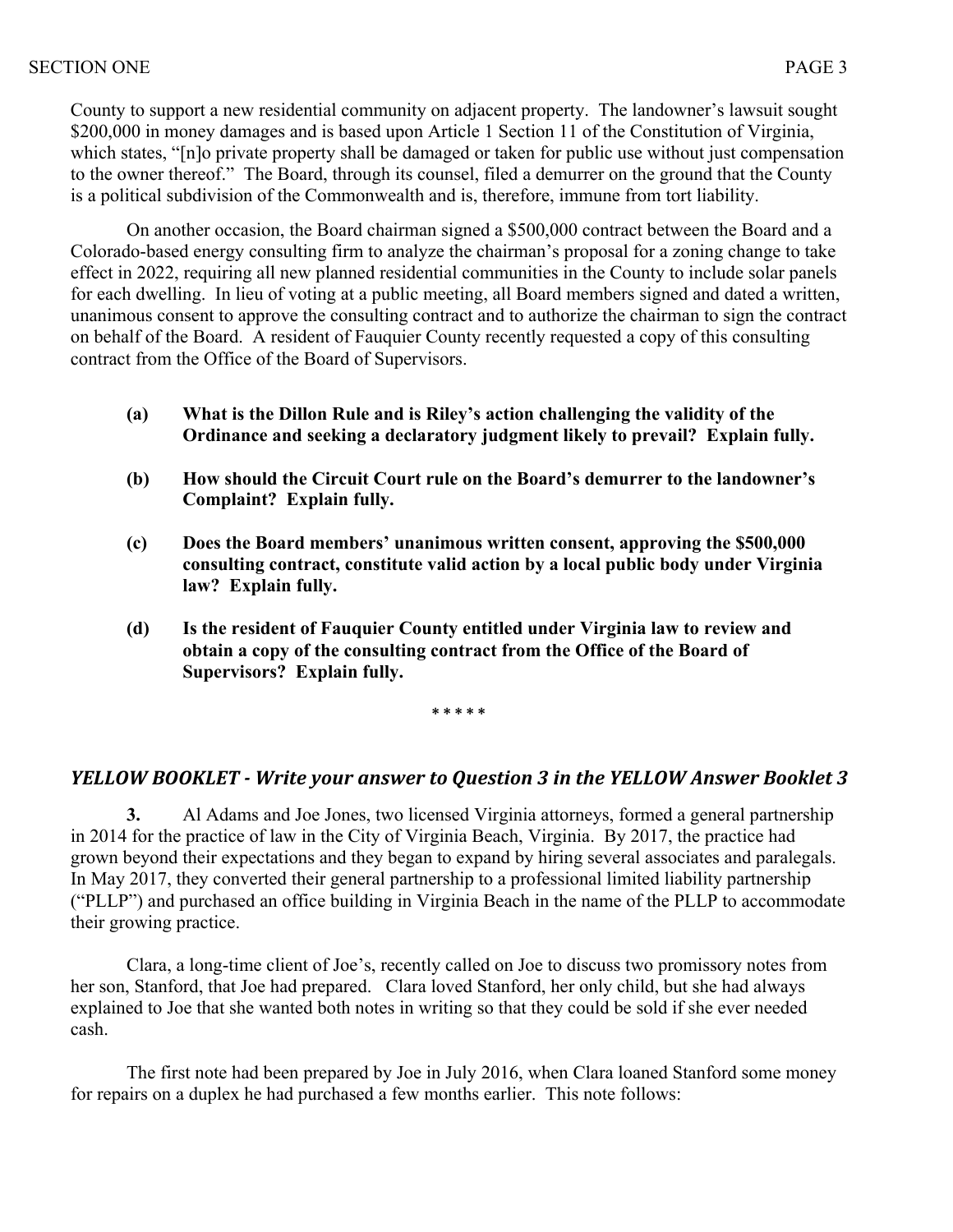July 4, 2016 Virginia Beach, VA

For value received, I promise to pay Clara Client, or order, the sum of TEN THOUSAND DOLLARS (\$10,000) with interest at the prime rate of Bank of Virginia Beach plus one percent (1%) per annum to be adjusted daily. The principal sum and all accrued interest shall be payable in full on demand but not later than August 5, 2020. This Note is secured by an assignment of rents from the property at 123 Main Street, Virginia Beach, Virginia.

#### /S/ Stanford

The second note was for a loan Clara made to Stanford in June 2018 for the down payment on a surf shop he bought at the beach. Joe prepared the following note:

> June 7, 2018 Virginia Beach, VA

For value received, I promise to pay to my mother, Clara Client, the sum of FIFTEEN THOUSAND DOLLARS (\$15,000) with interest payable quarterly at ten percent (10%), per annum. The principal sum and any accrued interest shall be payable in full two (2) years after the opening of Stanford's Surf Shop in Virginia Beach, Virginia.

#### /S/ Stanford

In early 2019, the surf shop had not yet opened, and Clara tried to sell the two notes to Southeast Finance Co. ("Finance") in order to get the funds to buy a new car. Finance refused to buy the notes and told her that neither of the notes was negotiable.

- **(a) Was Finance correct when it advised Clara that neither of the notes was negotiable? Explain fully.**
- **(b) Assume for this part of the question only that neither of the notes was negotiable, and that Clara can prove malpractice by Joe in preparing them. From what party or parties should Clara seek to recover damages? Explain fully.**

**\* \* \* \* \***

## GRAY BOOKLET - Write your answer to Question 4 in the GRAY Answer Booklet 4

**4.** Old Dominion Bourbon Company ("Old"), a Virginia corporation with its office, distillery, and warehouses located in Loudoun County, Virginia, has distilled and sold premium grade Virginia bourbon for more than 100 years. Aging premium bourbon is essential as well as time consuming and expensive.

In 2017, Old's president became aware of a revolutionary new process that reduces the traditional aging time for bourbon by half without sacrificing quality (the "System"). The predominant feature of the System is its mechanized racks which hold the barrels of bourbon and are calibrated to slowly rotate and gently vibrate the barrels, which enhances the bourbon maturation process. The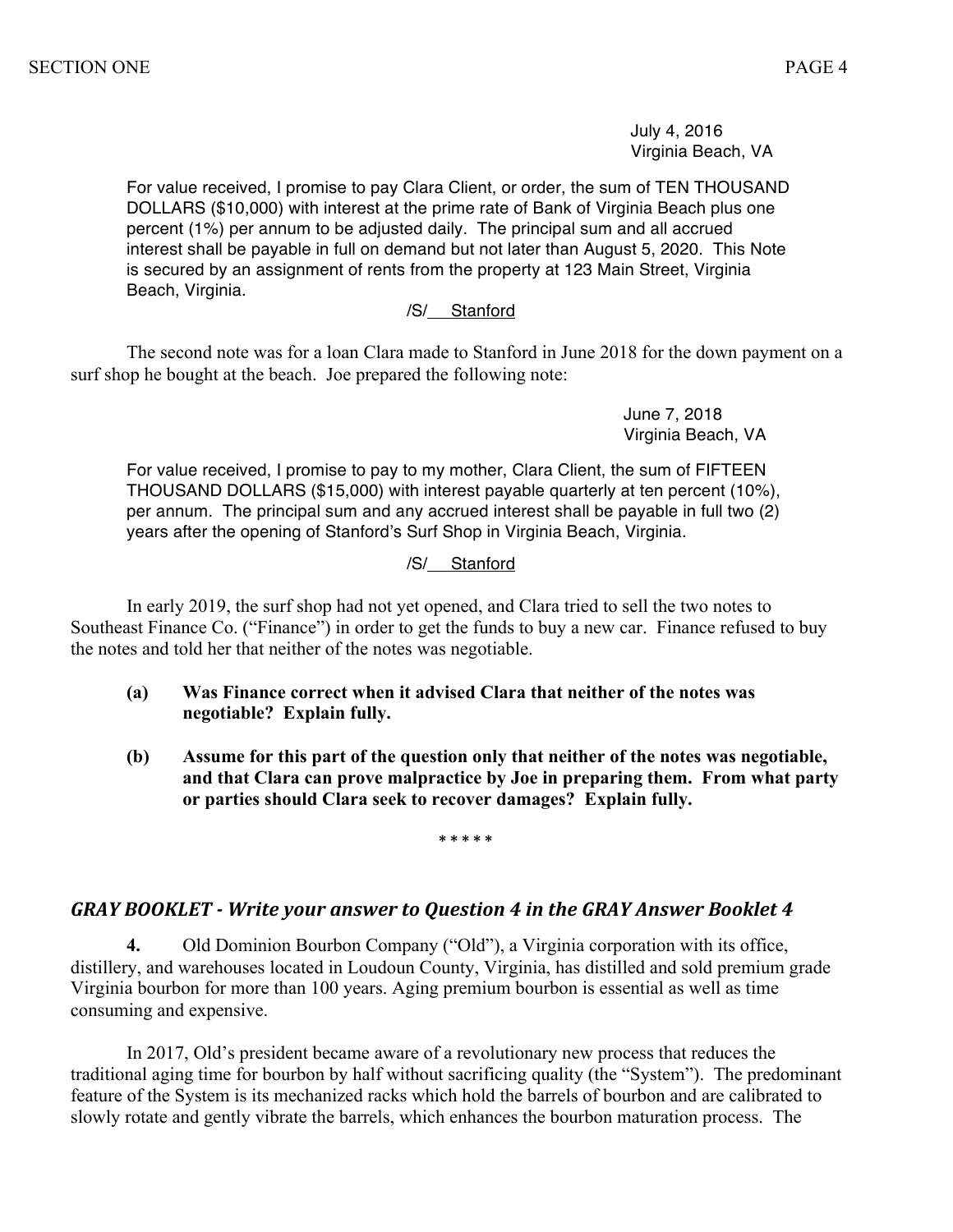System is owned by and available only through Cornhusker Innovations Corporation ("Cornhusker"), a Nebraska corporation with all of its offices and facilities in Lincoln, Nebraska.

Old's president called Cornhusker, and following a series of phone calls and emails, determined that Old could rely upon Cornhusker's specialized skill and expertise for this project. Therefore, Old's president told his contact at Cornhusker that Old would defer to Cornhusker's recommendations and advice. Based on this, Old contracted with Cornhusker to design, furnish, and install a customized System for Old's largest warehouse in Virginia.

Old forwarded engineered drawings of its warehouse to Cornhusker in Nebraska so the System could be custom designed to the contours of Old's facility. Following Old's receipt and acceptance of Cornhusker's layout drawings, Cornhusker fabricated the racks of the System in its Nebraska plant and delivered them to Old's warehouse in Loudoun County. Because it had no Virginia-based employees, Cornhusker sent two of its employees from Lincoln, Nebraska to Loudoun County, Virginia to supervise the assembly and installation of the racks at Old's warehouse by its Virginia subcontractor. Following testing of the installed System, Old paid Cornhusker \$800,000 and began using the System to age its bourbon.

After using the System successfully for fourteen months, the racks in Old's warehouse suddenly collapsed, leaving the System inoperable. Cornhusker blames Old for misusing the racks and refuses to replace or repair them without receiving payment in advance. Instead of paying, Old filed a Complaint against Cornhusker in the United States District Court for the Eastern District of Virginia, seeking \$1,000,000 in compensatory damages on the ground that Cornhusker breached an implied warranty under the Uniform Commercial Code in furnishing defective racks.

Without any other pleading or qualification, Cornhusker timely filed a Motion to Dismiss Old's Complaint for lack of personal jurisdiction pursuant to Federal Rule of Civil Procedure 12(b)(2).

- **(a) Is the United States District Court authorized to exercise personal jurisdiction over Cornhusker in this case? Explain fully.**
- **(b) Assume for this part of the question only that Old claims that Cornhusker submitted to the jurisdiction of this District Court by failing to make a special appearance before filing its Motion to Dismiss. How should the Court rule on Old's claim? Explain fully.**
- **(c) Which Uniform Commercial Code implied warranties, if any, should Old allege was breached by Cornhusker, and what would Old need to show in order to prevail? Explain fully.**

\* \* \* \* \*

# **PINK BOOKLET** - Write your answer to Question 5 in the PINK Answer Booklet 5

**5.** Ziggy, a resident of Sussex County, Virginia, executed a valid will with a self-proving affidavit in 2006. The will appointed Quinn as Executor of his estate and devised the entire estate to Ziggy's younger brother, Steve.